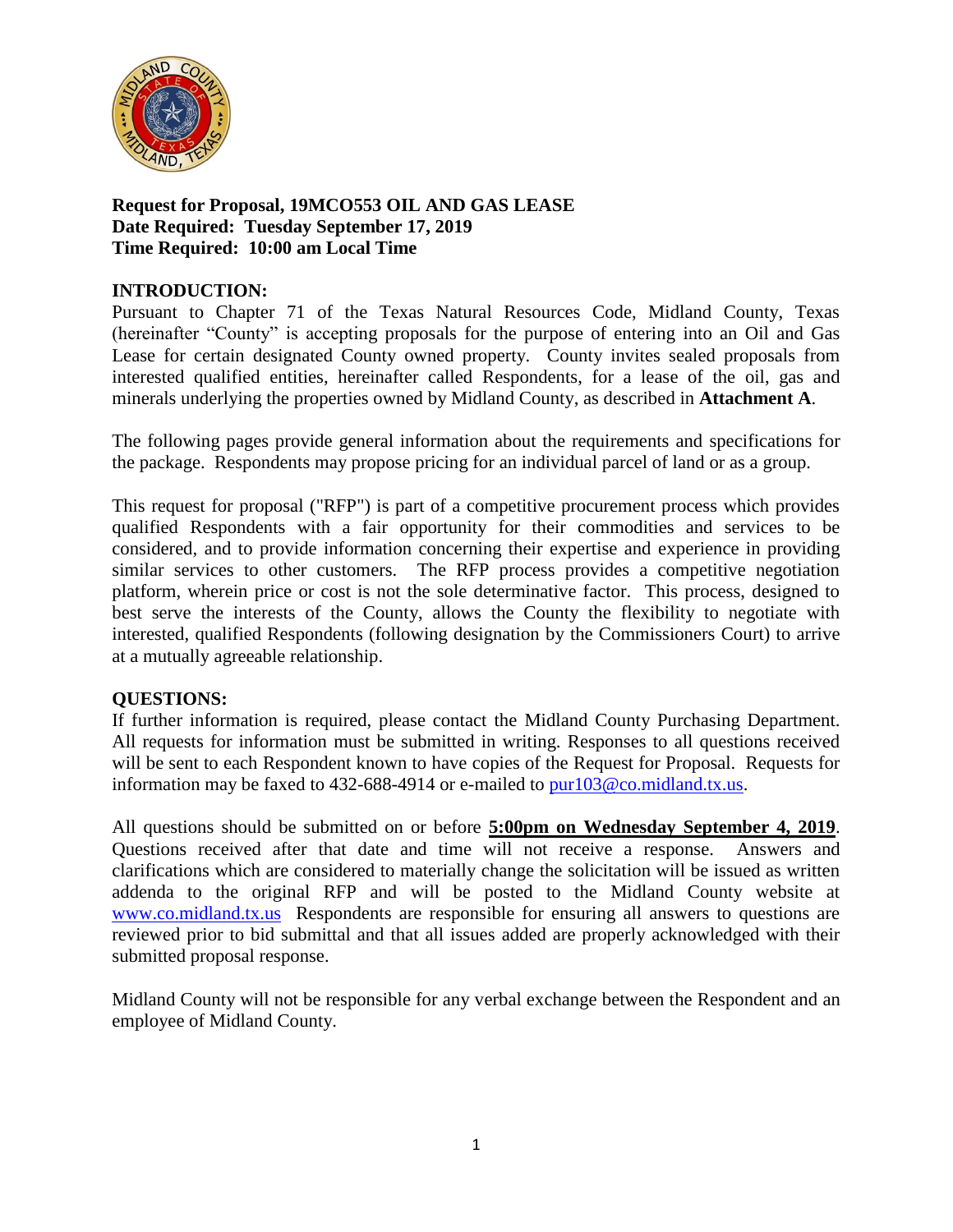### **COPIES AND RECEIPT:**

Please submit one (1) original, three (3) copies, and an electronic copy on USB drive of the proposal. **An executed copy of the Proposal Affidavit SIGNED AND NOTARIZED (Page 7) must be included in each submission.** Please note that if no Proposal Affidavit is included, **the response will be rejected**. Midland County is exempt from all state and federal taxes. Tax exempt certificates are available upon request.

All responses should be submitted in a sealed envelope, marked on the outside**,** 

### **19MCO553 OIL AND GAS LEASE FOR MIDLAND COUNTY PROPERTY**

### **Company Name**

**\_\_\_\_\_\_\_\_\_\_\_\_\_\_\_\_\_\_\_\_\_\_\_\_**

Responses must be received by **10:00am Local Time on Tuesday September 17, 2019.** Late proposals will be rejected and returned without being opened. The clock in the Purchasing Agent's office is the official time piece for this submission. If interested, Contractors may use mail or express systems to deliver their proposal to the Purchasing Department; but they should insure that they are tendered to the carrier in plenty of time to reach the Purchasing Department by the time and date required. Facsimile transmitted proposals shall not be accepted.

**SUBMISSION LOCATION:** All bids which are mailed, shipped, delivered, etc. should be addressed as follows:

> **Midland County Purchasing Department** Midland County Courthouse Attention: Kristy Engeldahl, Purchasing Agent 500 N. Loraine Street, Suite 1101 Midland, Texas 79701

#### **DOCUMENTATION SUBMISSION:**

The respondent must submit all required documentation. Failure to provide requested information may result in rejection of the proposal.

#### **ALTERATION OF PROPOSAL:**

A proposal may be altered, modified or amended by a Respondent at any time, prior to the time and date set forth above as the submission deadline. Alterations, modifications or amendments to a proposal must be made in the offices of the Purchasing Department. Any interlineations, alteration or erasure made on a proposal before the submission deadline must be initialed by the signer of the proposal, guaranteeing authenticity. A proposal may not be altered, modified or amended after the submission deadline.

#### **WITHDRAWAL:**

A proposal may not be withdrawn or canceled by the respondent for a period of sixty (60) days following the date designated for the receipt of proposals, and respondent so agrees upon submittal of their proposal.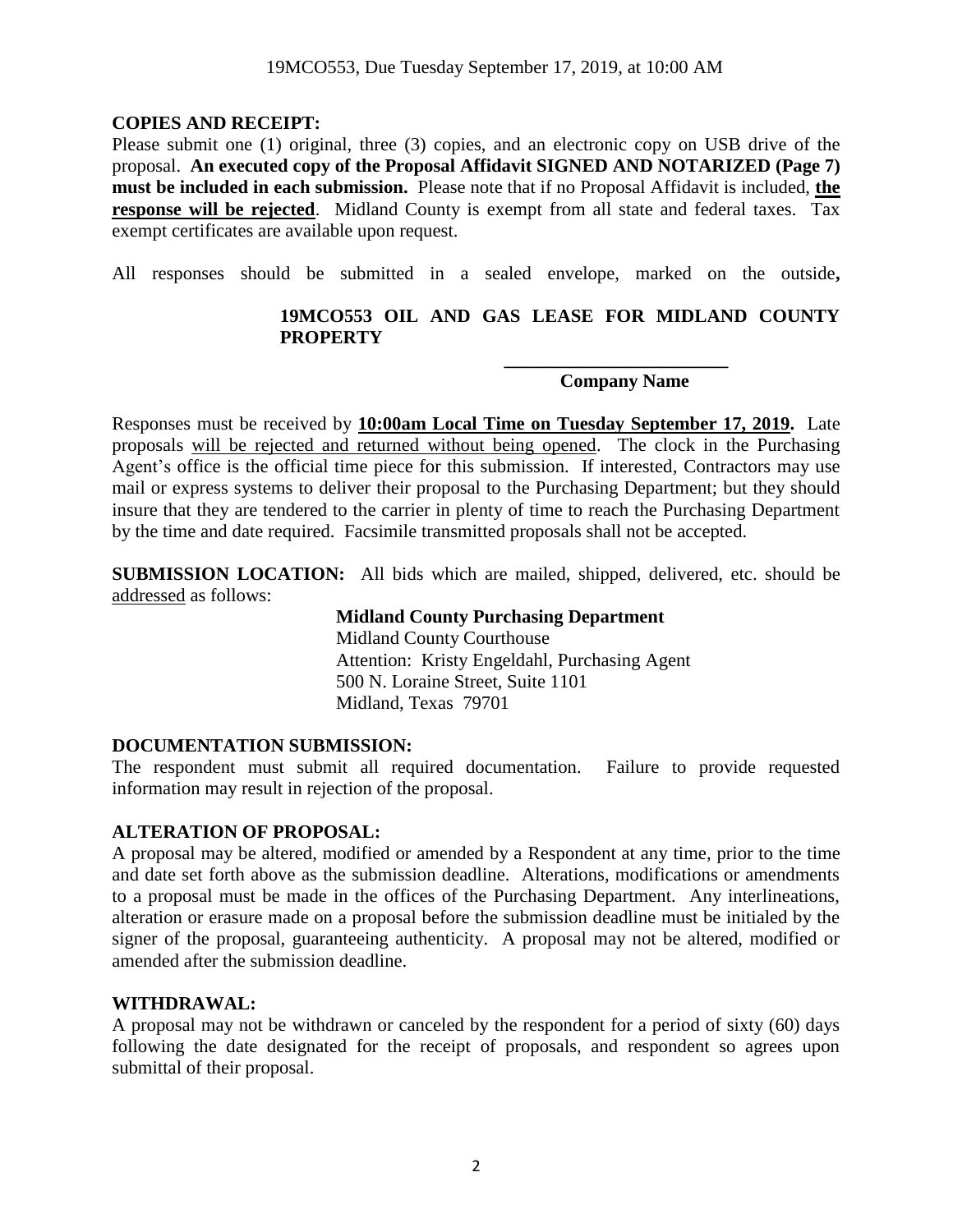### **CONFLICT OF INTEREST:**

No public official shall have interest in this contract, in accordance with Vernon's Texas Codes annotated Local Government Code Title 5, Subtitle C, Chapter 171. Respondent is required to sign the affidavit form included in Proposal documents.

### **SILENCE OF SPECIFICATIONS:**

The apparent silence of these specifications as to any detail of the apparent omission from it of a detailed description concerning any point, shall be regarded as meaning that only the best commercial practices are to prevail. All interpretations of these specifications shall be made on the basis of this statement.

## **CONFIDENTIALITY:**

Contents of the proposals will remain confidential until the contract is awarded. At that time the contents will be made public under the Texas Public Information Act; except for any portion of a proposal which has been clearly marked as a trade secret or proprietary data (the entire proposal may not be so marked).

If a proposal includes any proprietary content or information that the Respondent does not want disclosed to the public, such content or information must be clearly identified on every page on which it is found. Content or information so identified will be used by Fort Bend County officials and representatives solely for the purpose of evaluating proposals and conducting contract negotiations.

Proposals will be opened, and the name of the firm submitting the proposal read aloud, acknowledged, at **10:05am on Tuesday September 17, 2019**, in the Purchasing Department Conference Room located in the Midland County Courthouse, Suite 1101. All respondents or other interested parties are invited to attend the opening.

Respondents are hereby notified that the Owner strictly adheres to all statutes, court decisions, and opinions of the Texas Attorney General with respect to disclosure of public information.

### **ADDITIONAL INFORMATION AND DEMONSTRATION, NEGOTIATIONS:**

Prior to award, selected Respondents may be asked to provide further information concerning their proposal, up to and including presentations/demonstrations. The Midland County Commissioners Court reserves the right to reject any and all proposals or waive formalities as deemed in the best interests of Midland County. The County may also enter into discussions and revisions of proposals after submission and before award for the purpose of obtaining the best and final offer, and to accept the proposal deemed most advantageous to Midland County.

This request for proposal (RFP) is part of a competitive procurement process which is designed to best serve the interests of the County in obtaining complicated commodities and/or services. It also provides interested Contractors with a fair opportunity for their goods and services to be considered. The RFP process is designed to be a competitive negotiation platform, where price is not required to be the sole determinative factor. Also, the County has the flexibility to negotiate with interested Respondents to arrive at a mutually agreeable relationship. Negotiations will be arranged with Respondents in a hierarchal order, starting with the Respondent selected as the primary. If a contract cannot be negotiated, negotiations will,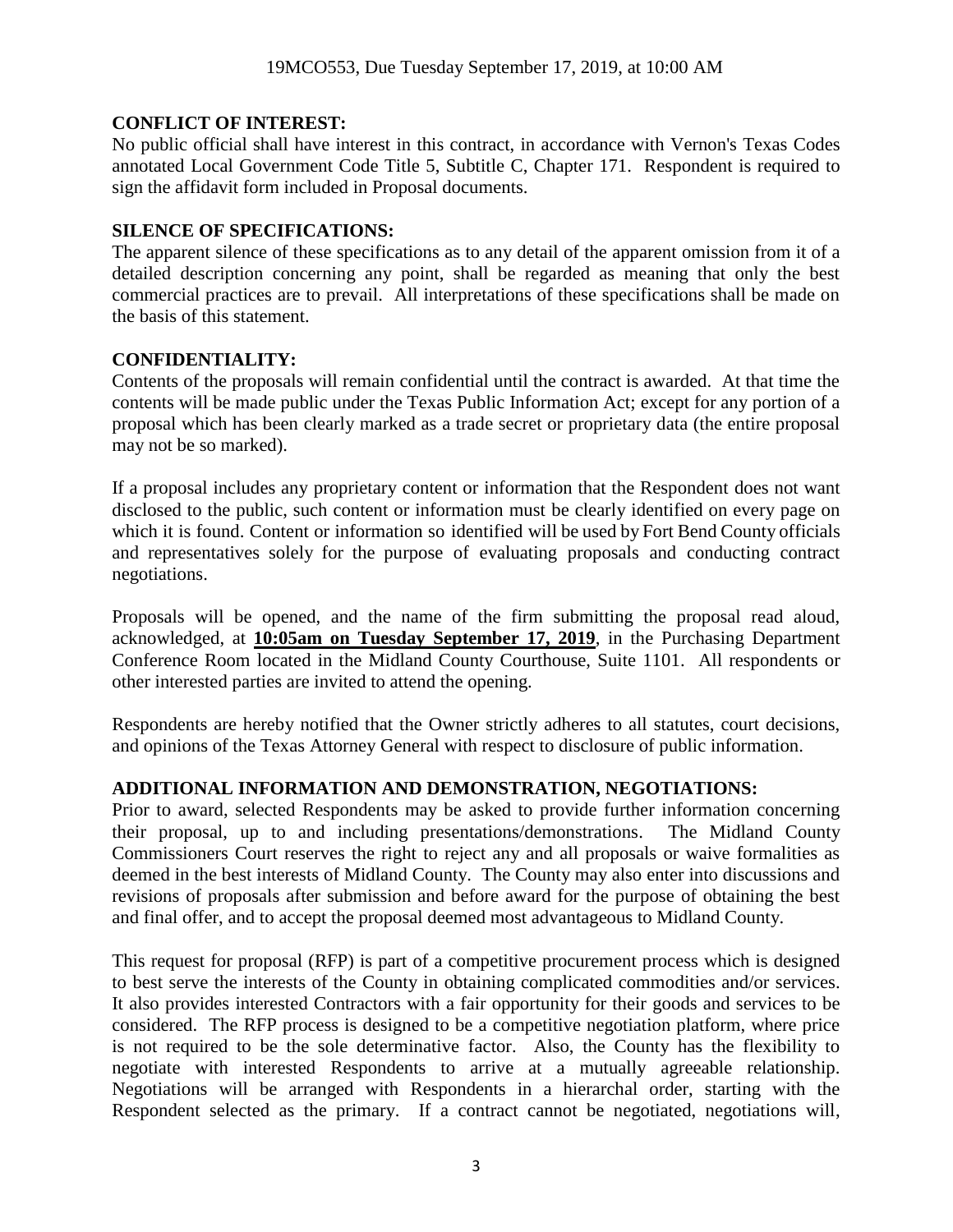formally and in writing, end with that Respondent and proceed to move to the second Respondent, and so forth until a contract is negotiated.

#### **RIGHTS OF THE CONTRACTING AUTHORITY:**

Midland County reserves the right to withdraw this RFP at any time and for any reason. Midland County also has the right to terminate its selection process at any time and to reject all responses, or all proposals. Receipt of the proposal materials by Midland County or submission of a proposal to Midland County confers no rights upon the Respondent nor obligates Midland County in any manner.

All costs associated with the preparation or submittal of proposals shall be borne by the Respondent, and no cost shall be sustained by Midland County.

### **ORAL COMMITMENT:**

Respondents should clearly understand that any verbal representations made or assumed to be made during any discussions held between representatives of a Respondent and any Midland County personnel or official are not binding on Midland County.

#### **WAIVER OF CLAIMS:**

Submission of a proposal indicates Respondent's acceptance of the evaluation technique and Respondent's recognition that some subjective judgments must be made by the County during the determination of qualification.

#### **SELECTION CRITERIA:**

Price is a primary consideration, however, it is not the only consideration to be used in the selection. The history of Respondent and the service to be provided is also of major importance. Midland County will require that the successful Respondent provide a representative for all County related business, service, billing, installation, activation and termination of said service.

#### **ORDINANCES AND PERMITS:**

The Contractor/Respondent agrees, during the performance of the work, to comply with all applicable Federal, State, or local code and ordinances.

#### **INVOICES:**

Any and all notices or other communications required or permitted by any contract awarded as a result of this RFP shall be served on or given to Midland County, in writing, by personal delivery to the Purchasing Agent of Midland County, Texas, or by deposit with the United States Mail, postage prepaid, registered or certified mail, return receipt requested, addressed to the Midland County Purchasing Agent 500 N. Loraine Suite 1101 Midland, TX 79701, or at such other address as may have been specified by written notice to Respondent.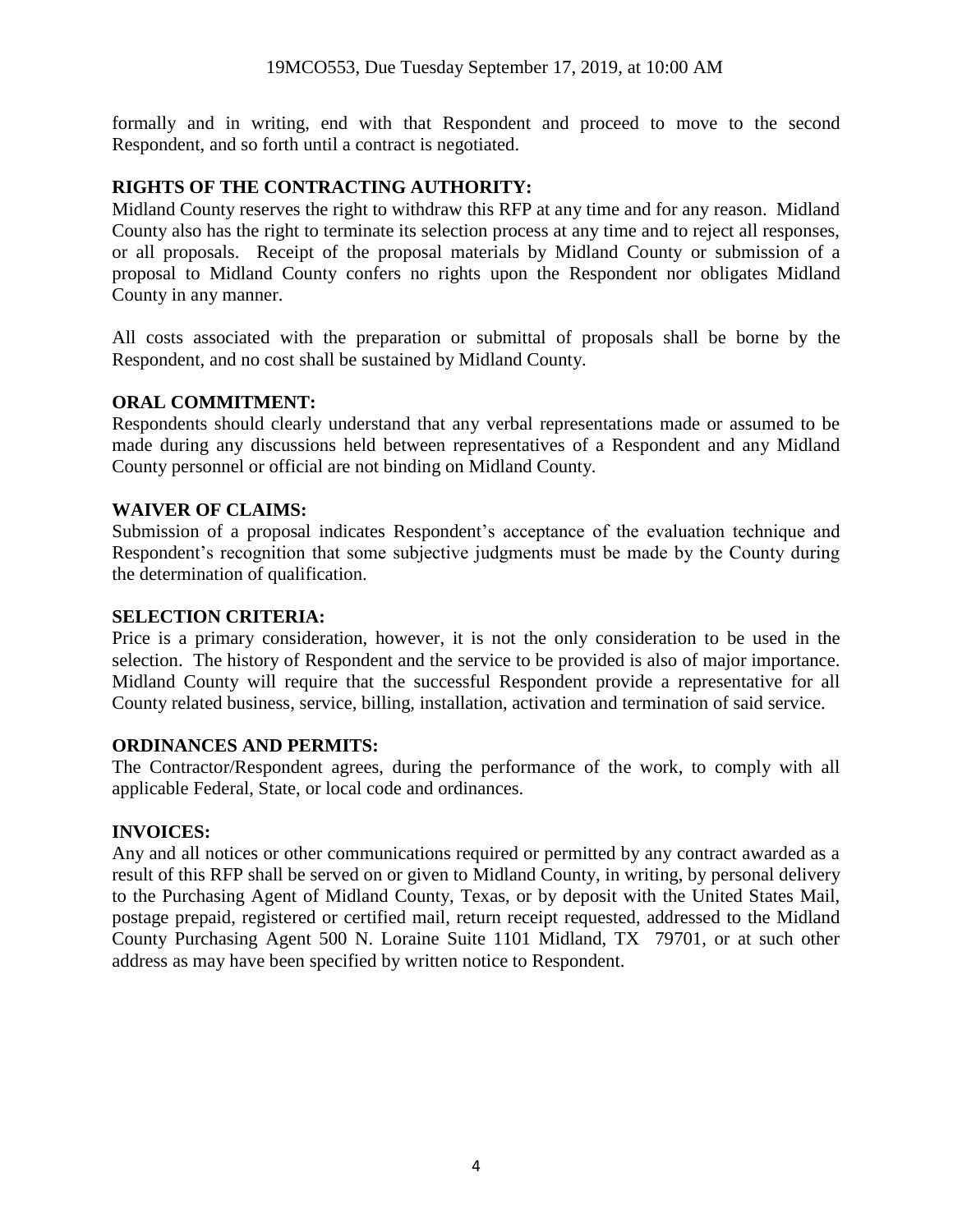#### **INSURANCE:**

The awarded Respondent will maintain such insurance as will protect the Respondent and the County from claims under the Workers' Compensation Acts, and any amendments thereof, and from any other claims for damages from personal injury, including death, which may arise from operations under this agreement, whether such operations be by themselves or by any sub-Contractor, or anyone directly or indirectly employed by either of them. Current Certificate of such insurance shall be furnished to Midland County and shall show all applicable coverage(s). Any subcontractor must adhere to the same requirements listed above and below (with the exception of the pollution liability).

#### **Other insurance requirements are:**

-General Liability (including completed operations) with a \$1,000,000 per occurrence limit and \$2,000,000 general aggregate.

-Commercial Automobile Liability with a limit of no less than \$1,000,000. The coverage will also extend liability to hired and non-owned autos.

-Workers' Compensation with limit of \$1,000,000 for Employers Liability.

-We also require a minimum umbrella (or follow form excess policy covering over general liability, auto liability and workers compensation) of no less than \$2,000,000.

-Pollution liability coverage for any cleanup cost and damage to third parties in an amount of no less than \$1,000,000 per occurrence.

Midland County will require the selected Respondent to name Midland County as an additional for both the general liability and auto liability. A waiver of subrogation in favor of the County is required for the workers compensation. If the additional insured status or waiver of subrogation is not blanket, please send a copy of the actual endorsements prior to commencement of any work.

Midland County will require the selected Respondent to name Midland County as an additional insured and provide a waiver of subrogation prior to making a contract. All insurance must be placed through an insurance carrier licensed to operate in Texas and have an AM Best Rating greater than A-VI.

### **INDEMNIFICATION:**

The Respondent shall defend, indemnify and save whole and harmless the County and all its officers, agents and employees from and against any and all demands, claims, suits, or causes of action of any character, name, kind or description brought for, or on account of, arising out of or in connection with the Respondent's performance or non-performance of any obligation of Respondent or any negligent act, misconduct or omission of the Respondent in the performance of its contractual obligations. The Respondent shall defend, indemnify, save, and hold harmless the County and its officers, agents, representatives and employees from and against any and all demands, claims, suits, or causes of action of any character, name, kind or description brought for, on account of, arising out of or in connection with Respondent's product or service.

### **STATUS OF INDEPENDENT CONTRACTOR:**

Respondent shall be considered an independent contractor, for all purposes. Respondent will not at any time, directly or indirectly, act as an agent, servant, representative or employee of the County. Respondent will not take any action which is intended to create any commitments, duties, liabilities or obligations on behalf of the County, without prior written consent of the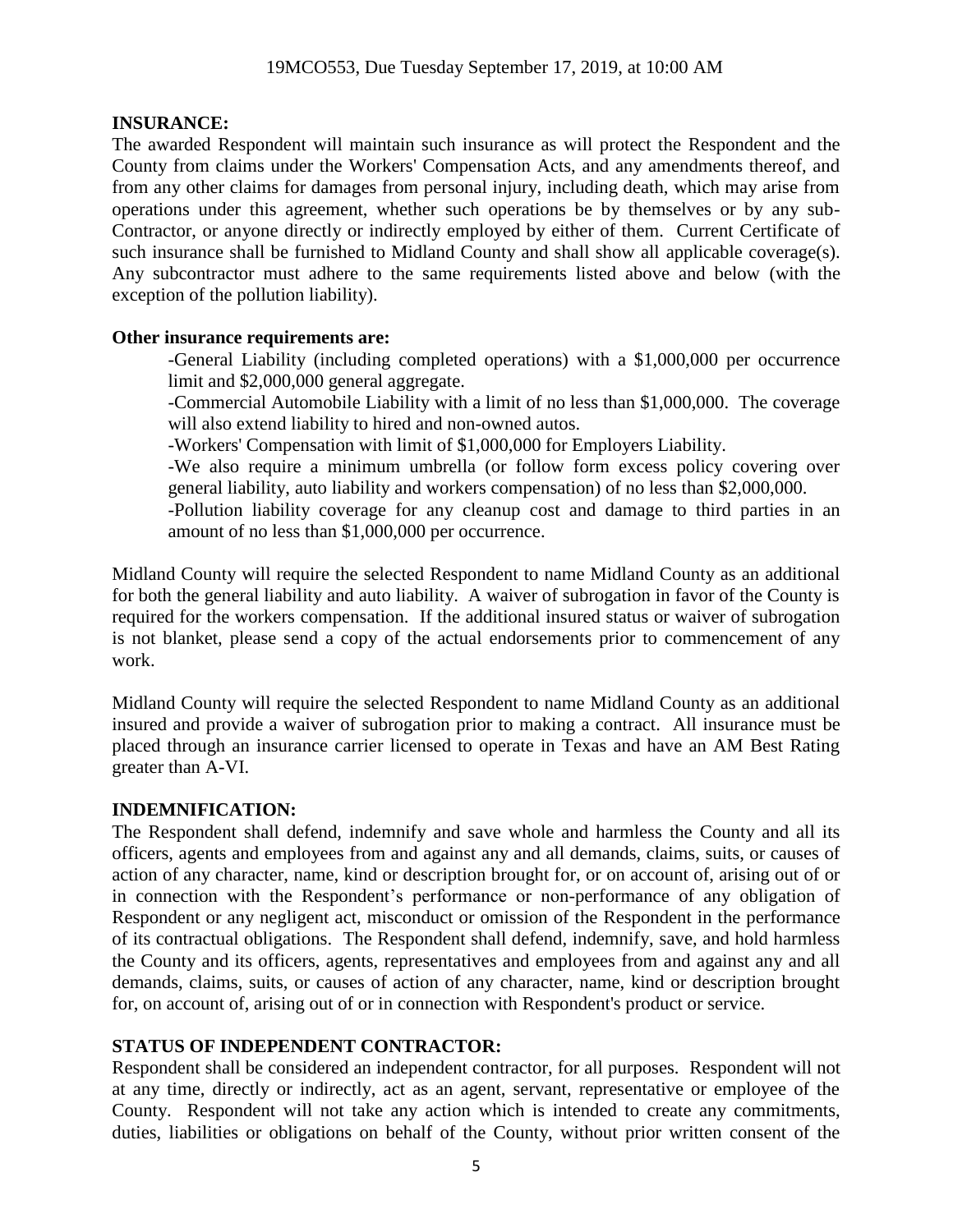County.

# **PARTIAL INVALIDITY:**

In the event any one or more of the provisions contained in this RFP or any contract resulting therefore, for any reason, be held to be invalid, illegal or unenforceable in any respect, such invalidity, illegality or unenforceability shall not affect any other provision of this RFP or any contract resulting therefore and this RFP or the contract resulting therefore shall be construed as if such invalid, illegal or unenforceable provision had never been contained herein.

## **CONTRACT TERMINATION:**

Non-performance of the Respondent/Contractor in terms of specifications or noncompliance with terms of this contract shall be basis for termination of the contract by the County. Termination in whole or in part, by the County may be made at its option and without prejudice to any other remedy to which it may be entitled at law or in equity, or elsewhere under this contract, by giving (60) sixty days written notice to the Contractor/Respondent with the understanding that all work being performed under this contract shall cease upon the date specified in such notice. The County shall not pay for work, equipment, services or supplies which are unsatisfactory. Contractor/Respondent may be given reasonable opportunity prior to termination to correct any deficiency. This, however, shall in no way be construed as negating the basis for termination for non-performance. The right to terminate the notice thereof is controlled by these proposal specifications and is not subject to being altered by contract.

## **LAW GOVERNING:**

The parties under contract shall be subject to all Federal laws and regulations, and all rules and regulations of the State of Texas. The laws of the State of Texas shall govern the interpretation and application of the contract; regardless of where any disagreement over its terms should arise or any case of action arise.

## **VENUE:**

It is hereby agreed that the contract will be made in Midland, Midland County, Texas, and any dispute arising as a result of it shall be governed by the laws of the State of Texas for the purpose of any law suit, and the parties agree that such lawsuit shall be brought in Midland County, Texas.

### **ASSIGNMENT:**

The Contractor shall not sell, assign transfer or convey this contract in whole or in part, without the prior written consent of the County.

## **BUSINESS CHANGE DISCLOSURE:**

The Vendor shall immediately disclose any knowledge of a business change (i.e., name change, change in ownership, etc.) that will take place during the duration of this contract.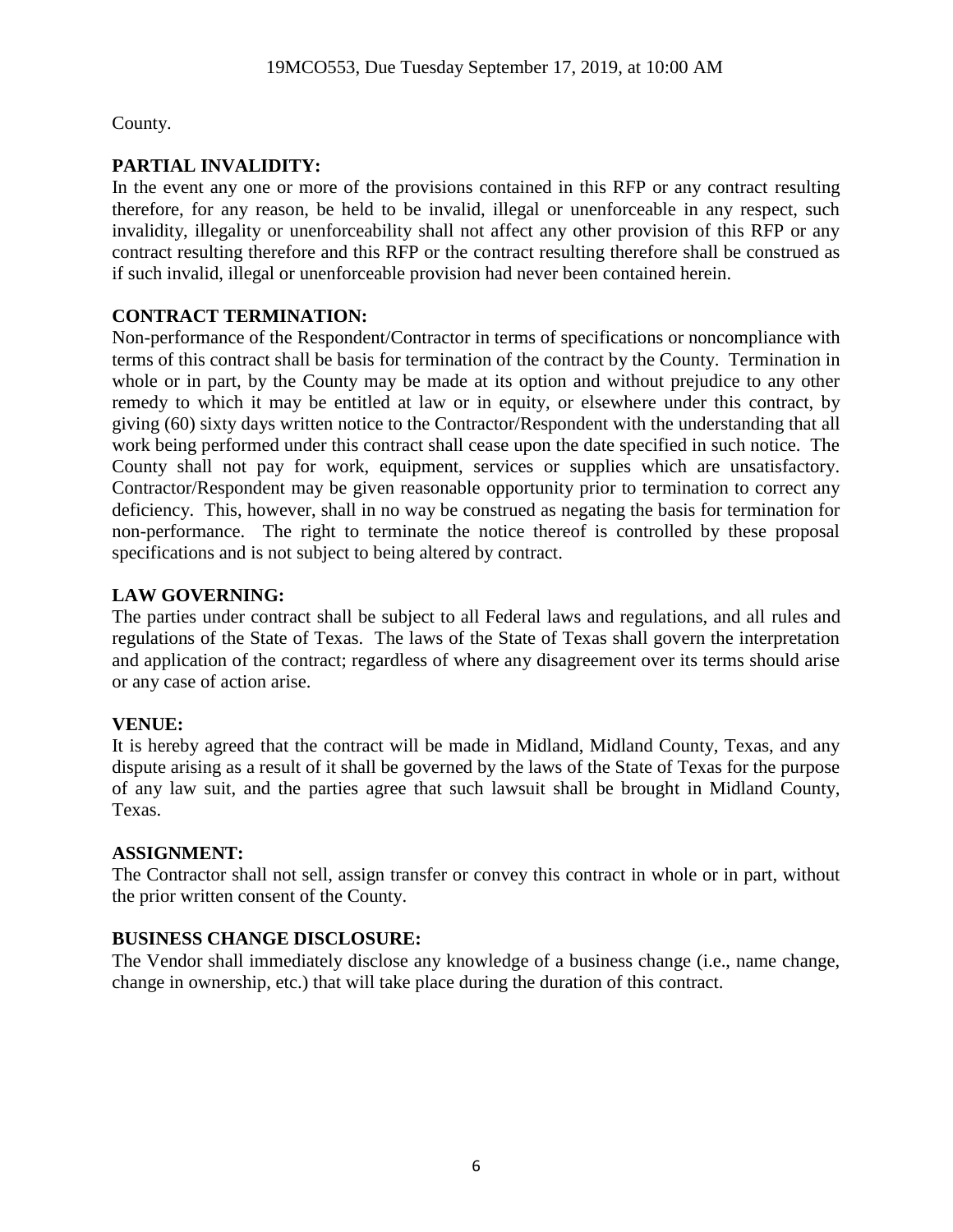#### **REQUIRED FORM COMPANY AFFIDAVIT**

The affiant, \_\_\_\_\_\_\_\_\_\_\_\_\_\_\_\_\_\_\_\_\_\_\_\_\_\_\_states with respect to this submission to County:

I (we) hereby certify that if the contract is awarded to our firm that no member or members of the governing body, elected official or officials, employee or employees of said County, or any person representing or purporting to represent the County, or any family member including spouse, parents, or children of said group, has received or has been promised, directly or indirectly, any financial benefit, by way of fee, commission, finder's fee or any other financial benefit on account of the act of awarding and/or executing a contract.

I hereby certify that I have full authority to bind the company and that I have personally reviewed the information contained in the RFP and this submission, and all attachments and appendices, and do hereby attest to the accuracy of all information contained in this submission, including all attachments and exhibits.

I acknowledge that any misrepresentation will result in immediate disqualification from any consideration in the submission process.

I further recognize that County reserves the right to make its award for any reason considered advantageous to the County. The company selected may be without respect to price or other factors.

| Signature                                                                                  |                                                                                      |  |
|--------------------------------------------------------------------------------------------|--------------------------------------------------------------------------------------|--|
| Name                                                                                       | Phone $\frac{1}{\sqrt{1-\frac{1}{2}}\sqrt{1-\frac{1}{2}}\left(1-\frac{1}{2}\right)}$ |  |
| Title                                                                                      |                                                                                      |  |
| Firm Name<br>Type of business organization (corporation, LLC, partnership, proprietorship) |                                                                                      |  |
|                                                                                            |                                                                                      |  |
| County, State, Zip                                                                         |                                                                                      |  |
|                                                                                            |                                                                                      |  |

Notary Seal Below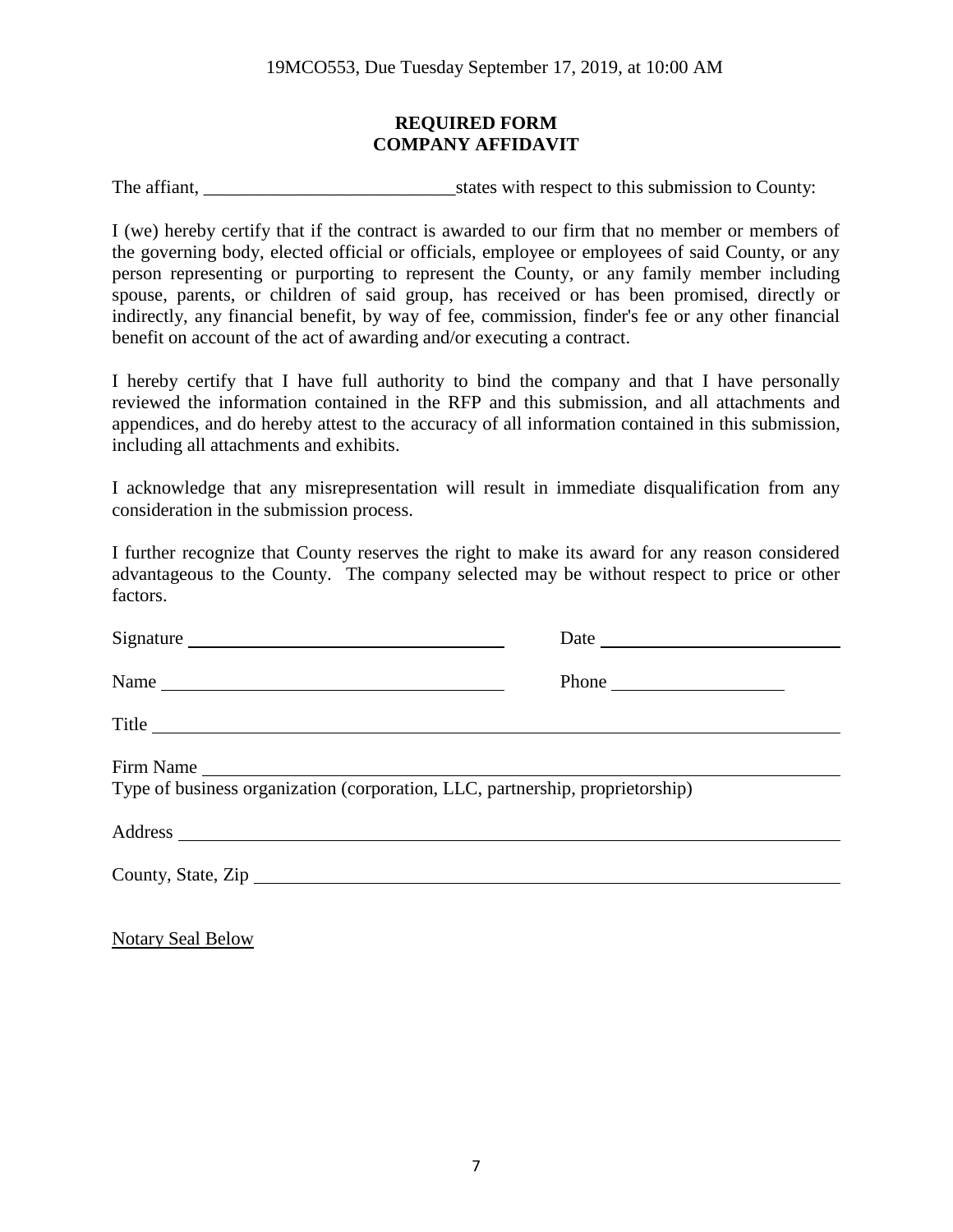### **SPECIFICATION**

#### **PURPOSE:**

County is seeking sealed proposals for a lease of the oil, gas and minerals underlying the properties owned by Midland County specified in this document.

### **LEASE:**

The lease entered into as a result of this Request for Proposals will be a Non Surface Use Oil, Gas and Mineral Lease. No drilling or other activities will be allowed on the surface of any property owned by Midland County. No drilling or other activities will be allowed on the surface of any property owned by any other governmental entity without express written permission from that governmental.

#### **PROPERTIES:**

County does not make any representations or guarantees regarding the number of net mineral acres it owns in the designated properties. Each Respondent has the responsibility of performing the necessary research and due diligence to reach its own conclusion regarding this information.

#### **SUBMISSION:**

The following information must be provided with your submitted response:

- At least 2 commercial references.
- Name, address, and contact information for your company.
- Identify any Oil, Gas or Mineral leases with other Governmental entities in Texas.
- Documentation to show your legal right to do business in the State of Texas.
- Provide biographies of the principals of your organization, including experience in the oil and gas industry.
- Provide information regarding your experience in drilling and production in Texas. This should include the number of wells per county and the quality of your services, and your financial ability to provide the requested services and to comply with all applicable laws and regulations.
- Identify any times within the past five (5) years that you organization has been cited for any legal or regulatory violations by the State of Texas or any other government agency. For any instances listed, provide the status or result.

#### **EVALUATION PROCESS:**

The County will award the lease to the Respondent that submits a response which represents the highest and best value to the County. The best value shall not be based solely upon price but will include an examination of all information submitted by Respondent. Each parcel of land may be awarded to separate Respondents.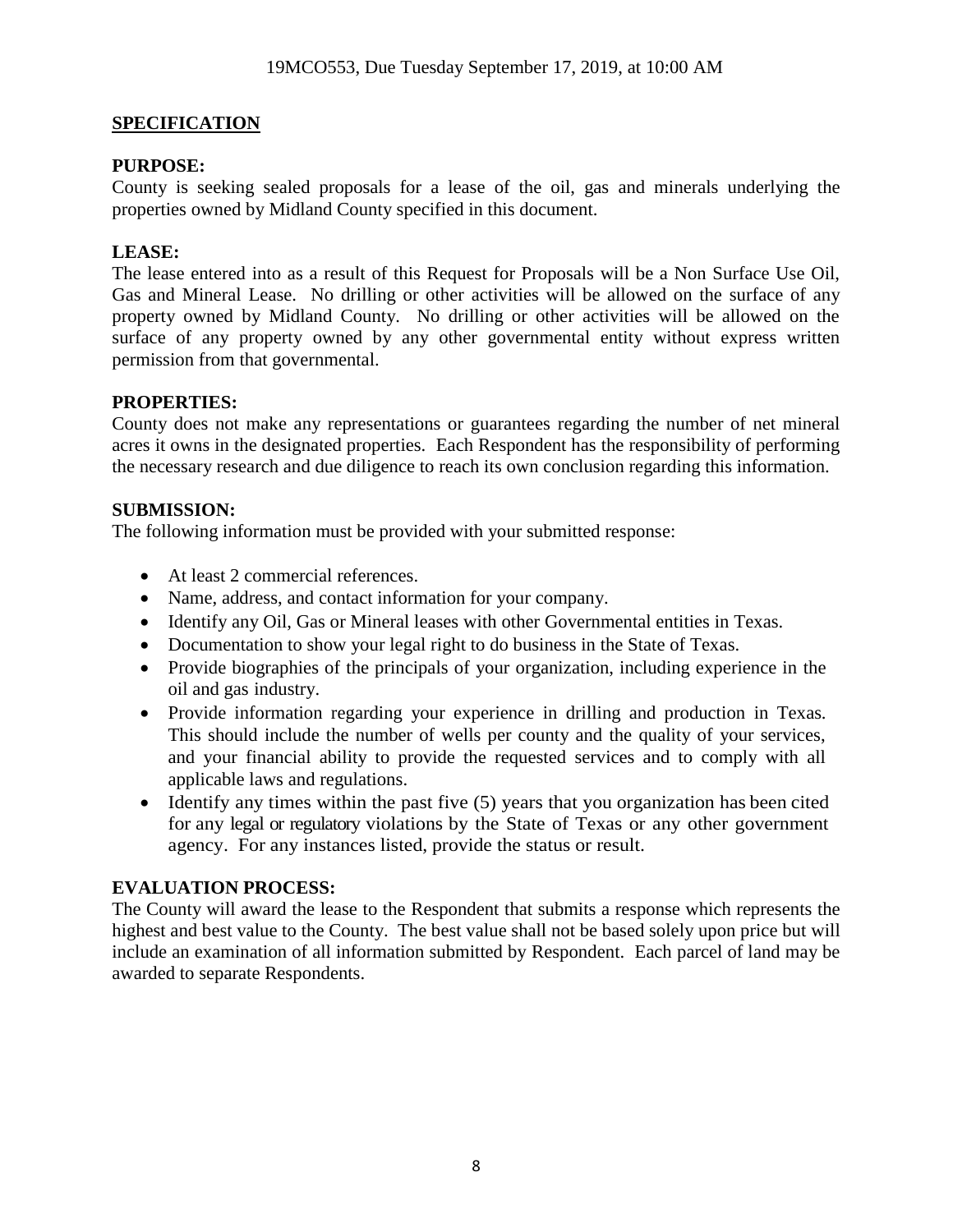## **ATTACHMENT A**

**Section 23, Block 39, Township 1 South, T&P RR Co Survey, Midland County, Texas:**

**Being a 3.96 acre (172,391 square feet) tract of land out of TRACT THREE (3), NORTHLAND SHOPPING CENTER TRACTS 1 & 3, an addition to the City of Midland, Midland County, Texas, according to the map or plat thereof, recorded in Cabinet A, Page 194, Plat Records, Midland County, Texas, said 3.96 acre tract being described more fully by metes and bounds as follows:**

BEGINNING at a  $1/2$ " reinf. bar found for the Northwest corner of this tract, same being the Northwest corner of said Tract 3 and the Southwest corner of Tract 4 Northland Shopping Center (Reference: Cabinet "A", Page 176, Plat Records, Midland County, Texas) and in the East Right-of-Way line of North "A" Street;

THENCE N.74° 58' 30" E. 325.02 feet along the North line of said Tract 3 and the South line of said Tract 4 to a point for the most northerly Northeast corner of this tract;

THENCE S. 14° 10' 29'' E. 267.13 feet along the projection of the East line of a one story masonry building to a point for an interior corner of this tract;

THENCE N. 75° 50' 11" E. 134.00 feet to a point for the most easterly Northeast corner of this tract;

THENCE S. 14° 00' 10" E. 146.66 feet to a point for the most northerly Southeast corner of this tract;

THENCE S. 74° 58' 30" W. 285.69 feet along the projection of the north line of The Humble Oil and Refining Company lease tract (Reference: Volume 355, Page 85, Deed Records of Midland County, Texas) to a point for an interior corner of this tract, same being the Northwest corner of the said lease tract;

THENCE S. 15° 02' 30" E. 120.20 feet along the west line of the said Humble Oil and Refining Company lease tract to appoint for the most southerly Southeast corner of this tract, same being the Southwest corner of the said lease tract in the curved south line of said Tract 3 and in the curved North Right-of-Way line of Scharbauer Drive;

THENCE southwesterly 137.69 feet along the said curved South line of Tract 3 and the said curved North Right-of-Way line of Scharbauer Drive (curve data as follows: Central Angle = 08° 11' 28"; Radius = 963.10'; Tangent = 68.96') to a point for the most southerly Southwest corner of this tract, same being the "PC" of a roadway corner cut;

THENCE northwesterly 36.42 feet with the said curve to the right ( curve data as follows: Central Angle = 104° 20' 15"; Radius = 20.00'; Tangent = 25.75') to a point for the most westerly Southwest corner of this tract, same being the "PT" of a roadway corner cut in the West line of said Tract 3 and the said East Rightof-Way line of North "A" Street;

THENCE N. 14° 53' 10" W. 304.46 feet along the said West line of Tract 3 and the said East Right-of-Way line of North "A" Street to a point for the "PC" of a curve to the left;

THENCE Northwesterly 236.33 feet continuing along the said West line of Tract 3 and the East Right-of-Way line of North "A" Street with said curve to the left (curve data as follows: Central Angle = 03° 45' 23"; Radius =  $3604.84$ ; Tangent =  $118.21$ <sup>\*</sup>) to the PLACE OF BEGINNING.

Also, known as Lot 1, Block 5, Northland Shopping Center, Section 4, located at 2110 North A Street, Midland, Texas and Lot 2, Block 5, Northland Shopping Center, Section 4, located at 2104 North A Street, Midland, Texas, according to the map or plat thereof, recorded in Cabinet G, Page 28, Plat Records, Midland County, Texas.

#### **Being a 0.407 acre tract of land out of the Southwest Quarter of Section 23, Block 39, Township 1 South, T&P RR Co Survey, Midland County, Texas, more particularly described as follows:**

Beginning at a point for the Northwest corner of this tract, from whence the Southwest corner of Section 23, Block 39, T-1-S, T&P RR Co Survey, Midland County, Texas, bears south 74° 58' 30" West 160.0 feet and South 13° 20' 30" East 26.0 feet and South 75° West 93.8 feet and South 15° East 1687.0 feet.

THENCE North 74° 58' 30" East 150.0 feet to a point for the Northeast corner of this tract;

THENCE South 15° 02' 30" East 116.4 feet to a point in the North line of Scharbauer Drive for the Southeast corner of this tract;

THENCE in a westerly direction with the North line of Scharbauer Drive and 5.950° curve 152.0 feet to a point for the Southwest corner of this tract;

THENCE North 15° 02' 30" West 120.20 feet to the place of beginning, fronting 152 feet on the North side of Scharbauer Drive and lying 160 feet East of "A" Street.

Situs: 716 West Scharbauer Drive, Midland, Texas.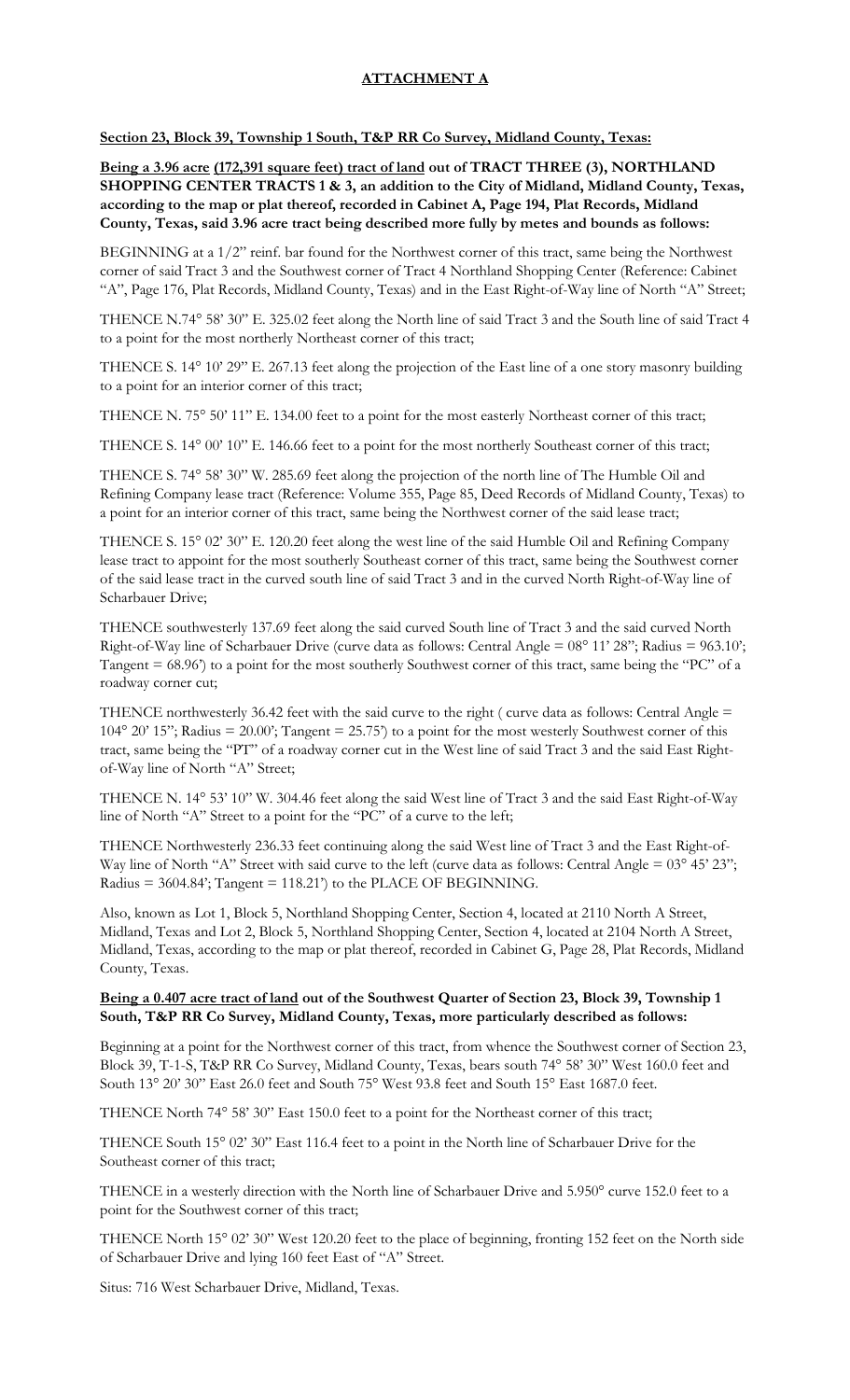### **ATTACHMENT A**

#### **Sections 23 and 26, Block 39, Township 1 South, T&P RR Co Survey, Midland County, Texas:**

**Being 41.406 acres, more or less, known as the Fairview Cemetery, Miguel Gil Survey, A-438, Midland County, Texas** and being further described in Declaration of Dedication for Cemetery Purposes dated August 12, 2009 from the Texas Historical Commission to The Public recorded as Document Number 2009-24100, Official Public Records, Midland County, Texas, and being further described in the following source deeds:

(1) 10 acres of land in square form out of the NW corner of Section 26, Block 39, Township 1 South, according to map or plat recorded in Book K, Page 13-14, Deed Records of Green County, Texas and being further described in that certain Deed dated August 10, 1885, from Midland Town Company to E. B. Lancaster, County Judge of Midland and his successor in office, recorded in Volume 1, Page 23, Deed Records, Midland County, Texas.

(2) All of the N2 of the E2 of the NW4 of the NW4 of Section 26, Block 39, Township 1 South, T&P RR Co. Survey, Certificate No. 3132, containing 10 acres of land more or less, and being further described in Warranty Deed dated February 15, 1890 from Asa Leard to E. B. Lancaster, Midland County Judge and his successors in office, recorded in Volume 3, Page 497, Deed Records, Midland County, Texas.

(3) Lots 1-12, inclusive, in Block 16, Lots 1-12, inclusive, in Block 15, and Lots 1-12, inclusive, in Block 14, all in Palmer Heights Addition to Midland Texas and being further described in Deed from Fred L. Palmer and wife, Alma A. Palmer to J.H. Knowles, County Judge and his successors in office of Midland County, Texas dated July 3, 1914 recorded in Volume 23, Page 165, Deed Records, Midland County, Texas and by Correction Warranty Deed dated December 7, 1914 from Fred L. Palmer and wife, Alma A. Palmer to J.H. Knowles, County Judge and his successors in office of Midland County, Texas recorded in Volume 23, Page 229, Deed Records, Midland County, Texas.

(4) All of Blocks 9, 10, 11, and 12, Langford and Weatherred Addition to the town of Midland, Midland County, Texas, and being further described in Deed dated July 18, 1922 from Minnie H. Crossett, for Self and as Community Administratrix of the Estate of J. E. Crossett, Deceased, to J. M. DeArmond, County Judge of Midland County, recorded in Volume 30, Page 495, Deed Records, Midland County, Texas and Correction Warranty Deed dated July 18, 1922 from Minnie H. Crossett, for Self and as Community Administratrix of the Estate of J. E. Crossett, Deceased, to J. M. DeArmond, County Judge of Midland County, recorded in Volume 30, Page 512, Deed Records, Midland County, Texas.

(5) Being all of Lots 4-9, inclusive, Block 15, all of Lots 4-9, inclusive, Block 16, all of Lots 4-9, inclusive, Block 27, all of Lots 4-7, Block 10, and Lot 6, Block 28, all in the Cowden Addition to the town of Midland, according to the plat thereof recorded in Volume 36, Page 447, Deed Records, Midland County, Texas, said land being conveyed to the said Midland County to be used for cemetery purposes, and being further described in Warranty Deed dated March 9, 1948 from B.G. Grafa and wife, Mabel C. Grafa to Midland County, Texas recorded in Volume 99, Page 453, Deed Records, Midland County, Texas.

Situs for Fairview Cemetery is:

1400 North Pecos Street, Midland, Texas. 1620 North A Street, Midland, Texas. 0 Fairview Lane, Midland, Texas.

#### **Section 27, Block 39, Township 1 South, T&P RR Co Survey, Midland County, Texas:**

**0.236 acres of land**, more or less, being Lot One (1), Block Nine (9), Corrected Plat with Re-subdivision and Extension of Block Seven (7), Club Estates, an addition to the City of Midland, Midland County, Texas, according to the map or plat thereof, recorded in Cabinet A, Page 12, Plat Records, Midland County, Texas.

Situs: 801 West Golf Course Road, Midland, Texas.